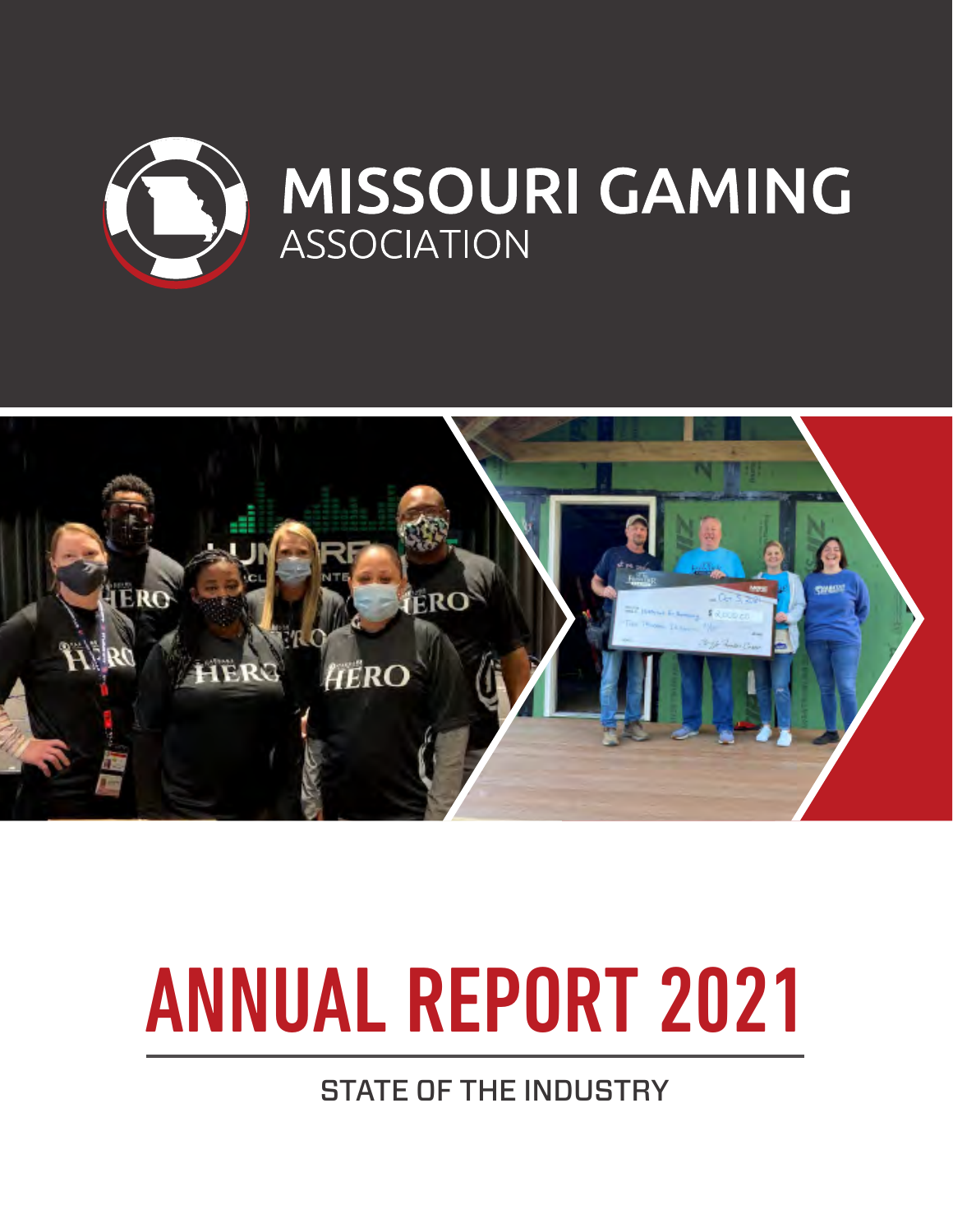# IMPACT OF MISSOURI CASINOS IN 2021



## **In 2021, Casinos contributed \$353.8 million in taxes and admission fees to the State of Missouri.**

### Casinos – Missouri's Highest Taxed Industry

Casino tax revenue is one of Missouri's top sources of tax revenue. Casinos also generate many millions in annual corporate income, property and sales taxes.

Missouri is one of the highest-taxed casino jurisdictions in the country, paying a net effective tax rate of 24.5% off the top, in addition to other business taxes. That effective rate includes a 21% gaming tax (90% goes to the state, 10% to home dock communities), \$2 per patron admission fee paid by casinos (split by the state and the communities), plus reimbursements to the state.

### Missouri Gaming Ranks High

According to the Missouri Gaming Commission (MGC), Missouri ranks 9th in the country in total state gaming tax revenue and 8th in consumer spending on commercial casino gaming.

The St. Louis/Illinois region is the 7th largest casino market in the U.S. and the Kansas City region is the 13th largest (based on 2020 year AGR).

# ECONOMIC IMPACT **SINCE 1994**

\$3.2 billion Missouri Capital Investments

\$1 billion to all causes supported by admission \$8.01 billion Educational Programs

\$372.1 million Veterans Programs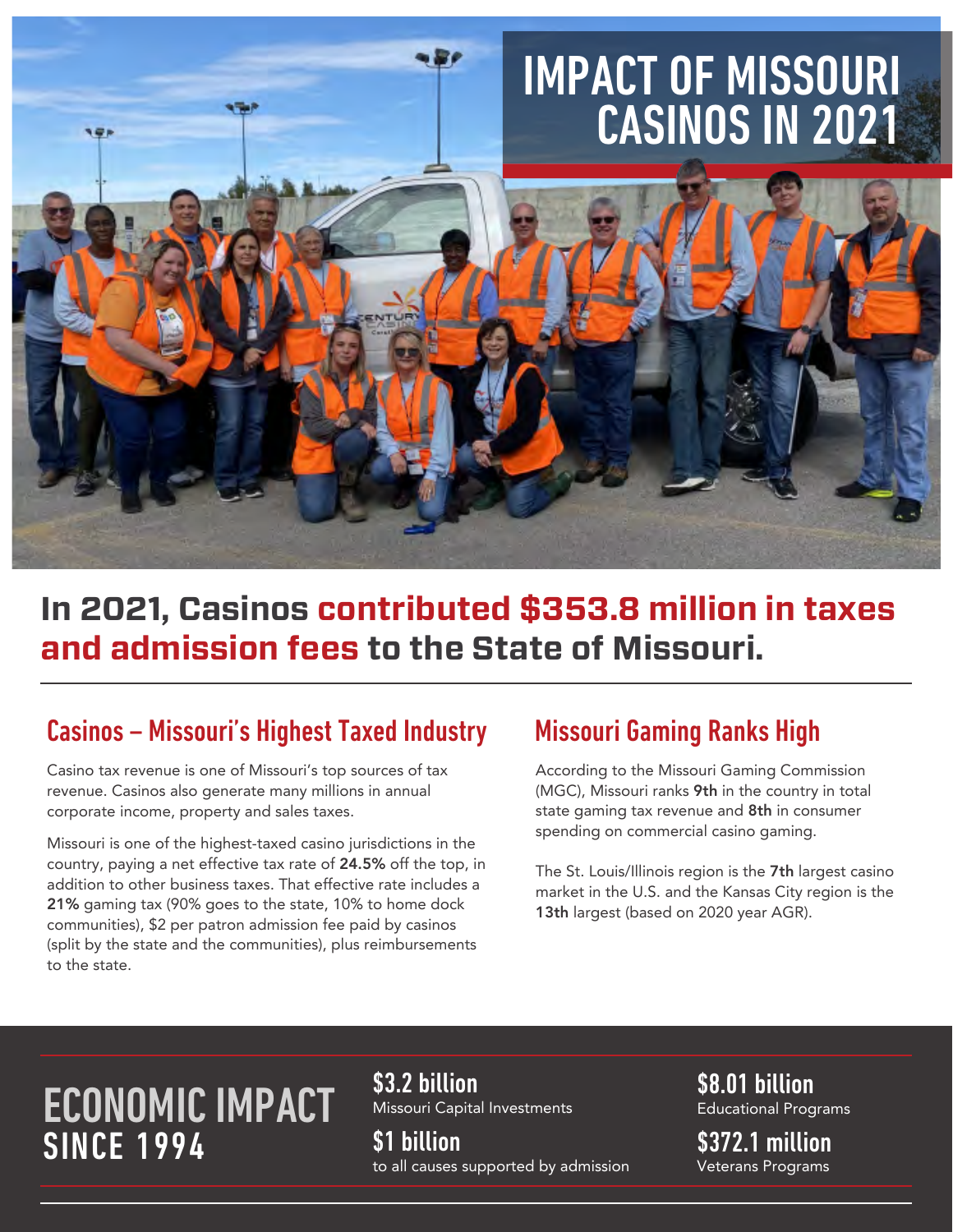# GAMING TAX REVENUES FUND HOST CITY PROJECTS

# Here are some of the special projects that gaming tax **In 2021, host cities across Missouri received \$63.8 million in gaming tax revenue.**

revenue has funded:

### Harrah's - Kansas City, MO

The City of Kansas City received more than \$11.7 million in gaming tax revenue from Harrah's Kansas City for their 2020-2021 budget. The city allocated more than \$920,000 for fire and police departments, including \$34,000 for protective equipment, \$350,000 for police radios, \$45,000 for K-9s and \$35,400 for police firearms.

### Mark Twain Casino - LaGrange, MO

Gaming tax revenue generated by Mark Twain Casino totaled \$850,337 last year. More than \$150,000 was allocated to public works expenses, including machinery vehicles, street improvements and a citizen sidewalk program. The City of LaGrange also used the revenue for economic development along the riverfront, police and fire funds, parks as well as wastewater and water expenses.

### Century Casino - Caruthersville, MO

Gaming tax revenue exceeding \$1.3 million from Century Casino helped Caruthersville with numerous public safety and infrastructure initiatives. More than \$141,000 was invested to hire police officers and \$17,500 was spent on fire hydrants. In addition, \$775,000 was allocated to an upgrade for the city's wastewater treatment plant. Other community initiatives include \$37,000 for park equipment.

### St. Jo Frontier Casino - St. Joseph, MO

The City of St. Joseph used its nearly \$700,000 in 2021 gaming tax revenue from St. Jo Frontier Casino to fund a range of projects that benefit the community. Featured projects include public education campaigns, economic development initiatives, city sponsored celebrations and festivals as well as operations support for the city's airport, parking and nature center.

For information about projects funded by gaming tax revenue from other Missouri casinos, view the Missouri Gaming Commission 2021 annual report at www.mgc.dps.mo.gov.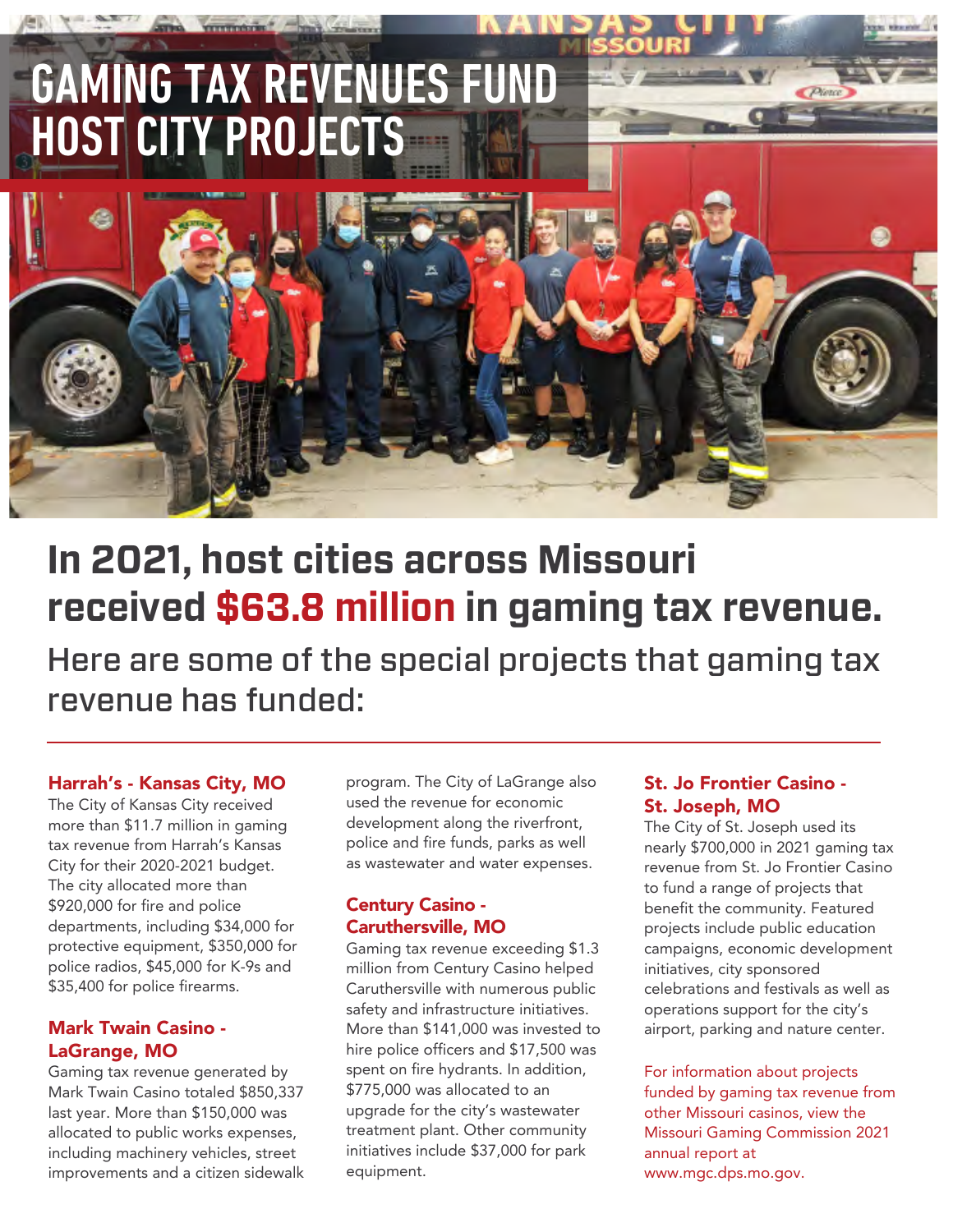

### .7 billion Total Adjusted Gross Revenue



# 5,805 Employees



39.6% Minority



\* Includes real estate & sales tax



PRESIDENT Michael Jerlecki, Hollywood Casino St. Louis

VICE PRESIDENT Brian Marsh, Lumière Place Casino Hotel

**SECRETARY** Lyle Randolph, Century Casino Cape Girardeau

TREASURER Mike Tamburelli, Affinity Gaming St. Joseph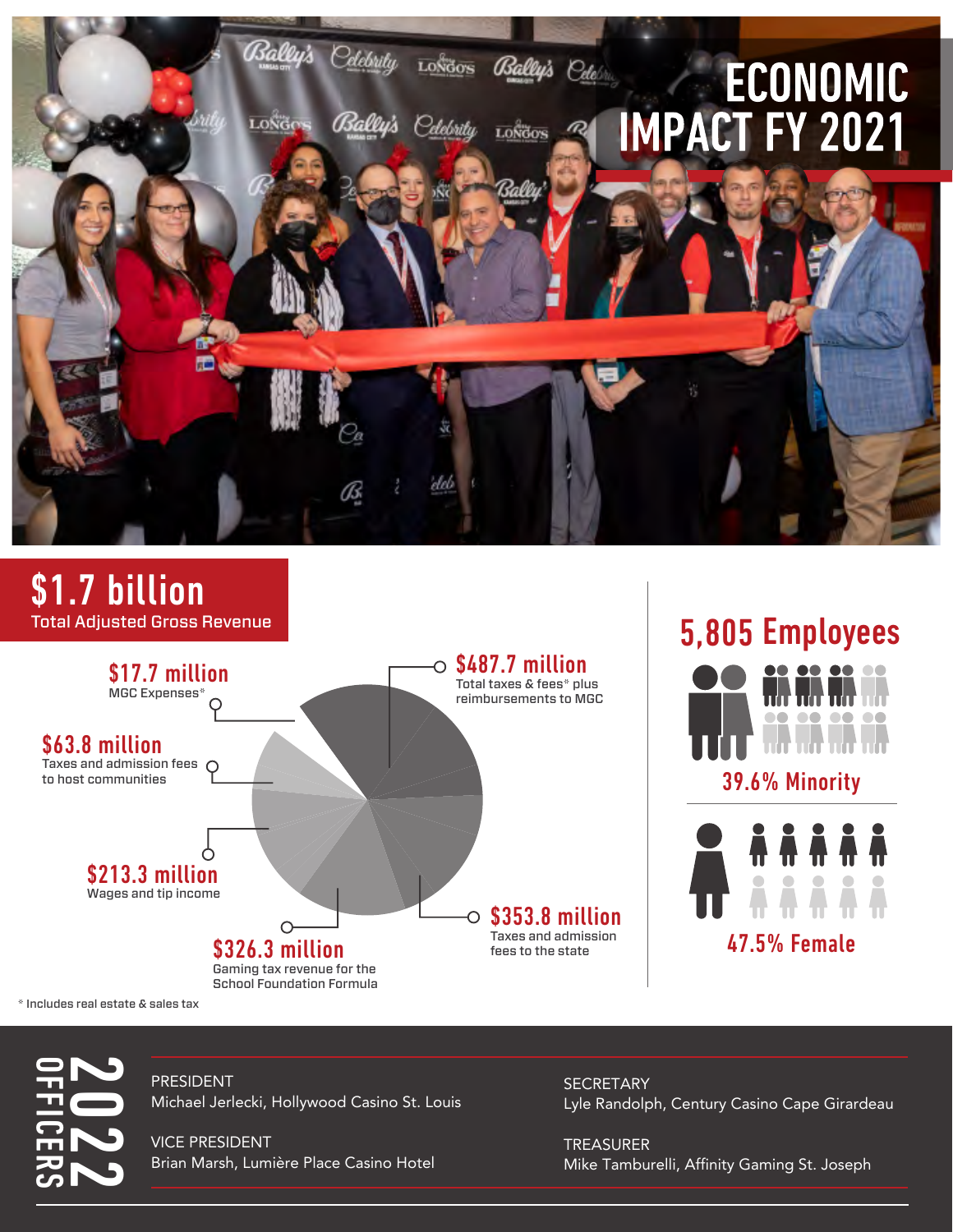

### In 2021, Missouri casinos contributed \$567,956 in cash and in-kind donations to charitable organizations, and casino employees volunteered thousands of hours to help community organizations.

With many community events reopening following cancellations the previous year during the COVID-19 pandemic, many casinos were able to ramp up their volunteer activities. Here are some highlights of the good work Missouri casinos did in their local communities.

Bally's Kansas City celebrated its 25th year by donating \$10,000 in honor of 25-year team members to organizations including the Veterans Community Project, Honor Flight Network, Kansas City Pet Project, Toys for Tots, Urban Rangers Corps, Nourish KC, Independence Animal Services and Jazzoo 2021. Their team also participated in Charity 5k runs, which were back in person.





### Veterans Community Project Toys for Tots National First



Responders Day

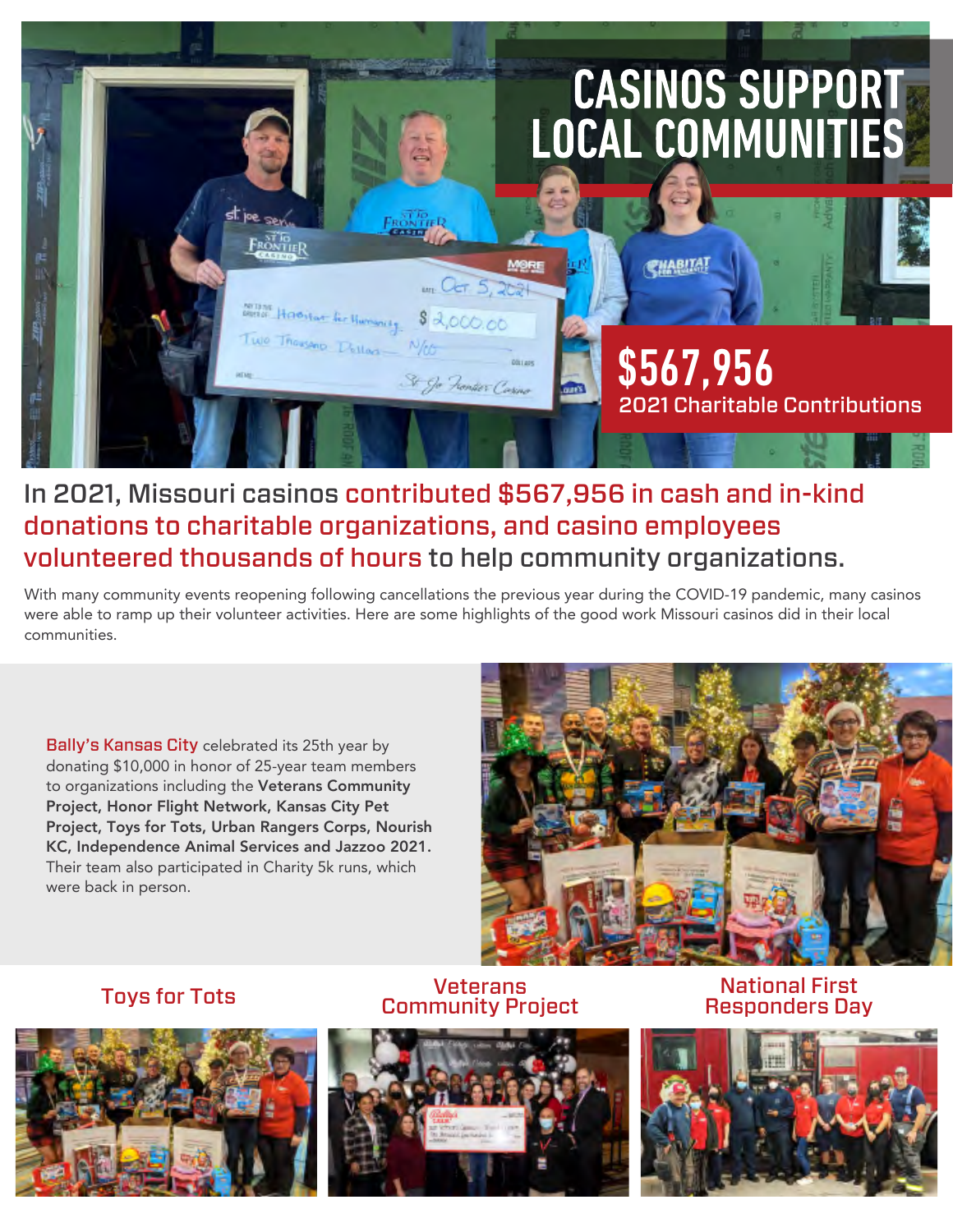Ameristar Casino Resort Spa St. Charles presented donations of \$50,000 each to Habitat for Humanity of St. Charles County and Operation Food Search. Team members raised more than \$40,000 for nonprofit organizations during the annual Giving the Boyd Way campaign and donated \$1,800 by participating in the Denim for a Difference project for the American Cancer Society. The Ameristar team also donated their time by delivering meals at the Ronald McDonald House Charities, carrying American flags to welcome heroes back from their Washington D.C. trip through Honor Flight

In addition to standard casino giving in 2021, Isle of Capri Casino Hotel Boonville partnered with the Caesars Foundation to make monetary donations to local 501(c)(3) organizations, including Neighbors Helping Neighbors food pantry, Boonslick Senior Center, The Food Bank for Central & Northeast Missouri, Harvest House, Welcome Home a Community for Veterans, and OATS Transit. Isle of Capri also started a Business Impact Group called Savvy for Women and Allies, which is designed to drive improvements and integrate diversity by focusing on professional development and community involvement.



Network and hanging siding and cleaning the build site for Habitat for Humanity.

Though many in-person volunteer events were not held, Harrah's Kansas City donated at near pre-pandemic levels to numerous community organizations. In total, more than \$117,000 supported multiple organizations, including Level Up Kids, Inc, Feed Northland Kids, Smiles and Kuts Foundation, Life Unlimited, Hillcrest Ministries of MidAmerica Inc. and more.



Hollywood Casino St. Louis contributed to and supported many local organizations and events last year, including St. Louis Crisis Nursery, American Cancer Society, Humane Society of Missouri, Warrior Transition Network Foundation, Maryland Heights Police Officers Association and Maryland Heights Chamber of Commerce. Charitable donation boxes around the property collect donations of \$300 to \$500 per month!

**River City Casino & Hotel** supported many initiatives in 2021 through donation drives, volunteerism and fundraising activities for Feed My People, Needy Paws Rescue, American Cancer Society, American Red Cross and NAACP St. Louis County Freedom Fund. The casino also sponsored a School Supply Giveaway for children of employees and JB Blast at Jefferson Barracks Park.

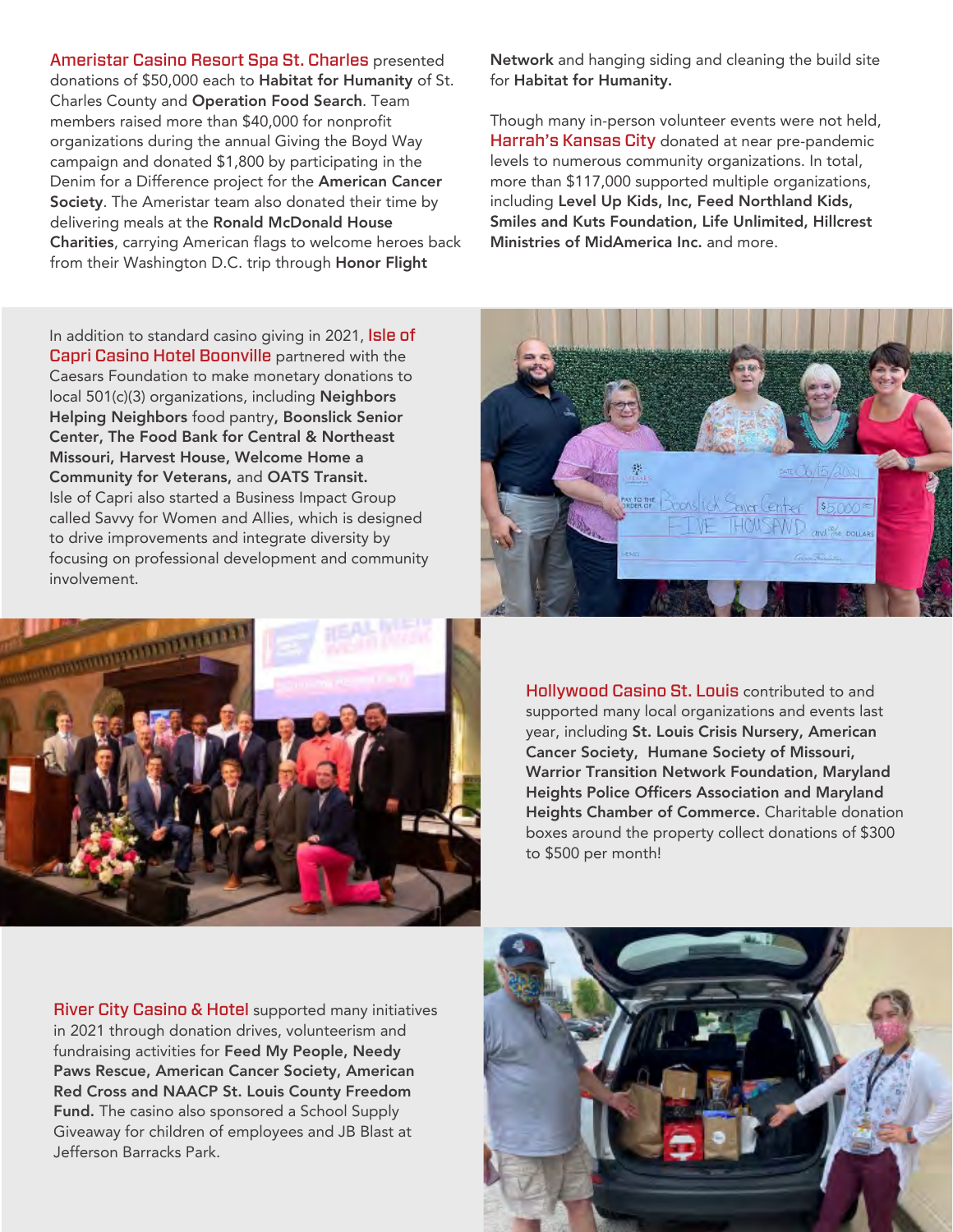

Last year, Ameristar Kansas City Casino donated a total of \$211,000 in addition to 250 volunteer hours and \$43,000 that was donated from team members. The casino supported NAACP and the Midwest Innocence Project diversity initiatives as well as organizations such as Children's Mercy Hospital, Veterans Community Project, Harvesters, Habitat for Humanity and Wayside Waifs. A special initiative for team members was participating in the Partners In Play program with Children's Mercy Hospital. Members lead craft projects virtually with children in the hospital.

Century Casino Cape Girardeau supported numerous community service activities in 2021, including American Cancer Society, Habitat for Humanity, American Red Cross, SEMO Food Bank, Special Olympics Missouri, Missouri Veterans Homes, 4058 Cape Girardeau Naacp, Kenny Rogers Children's Center, Alzheimer's Association, and more.





**Century Casino Caruthersville** was busy working with multiple organizations and community events last year, including the Caruthersville Humane Society, Kenny Rogers Children's Center, Pemiscot County Initiative Network, Adopt-a-Highway, Caruthersville Fire Department, National Fire Safety Council, Three Rivers Endowment Trust, National Child Safety Council, United Way, Wreaths Across America, American Legion, and many others. Team members also donated to toy drives for Salvation Army and Family Services Foster Children and participated in an Adopt a Highway cleanup initiative.

In 2021, Lumière Place Casino & Hotels supported St. Louis Area Food Bank, Communities First, United Way, Great Rivers Greenway, Gateway Arch Park Foundation, GO! St. Louis Marathon, and Real Men Wear Pink in their community initiatives. In addition team members participated in the monthly Conversations That Matter series on such topics as "Diversity, Equity & Inclusion Series" and "EQUAL and Human Rights Campaign Town Hall."

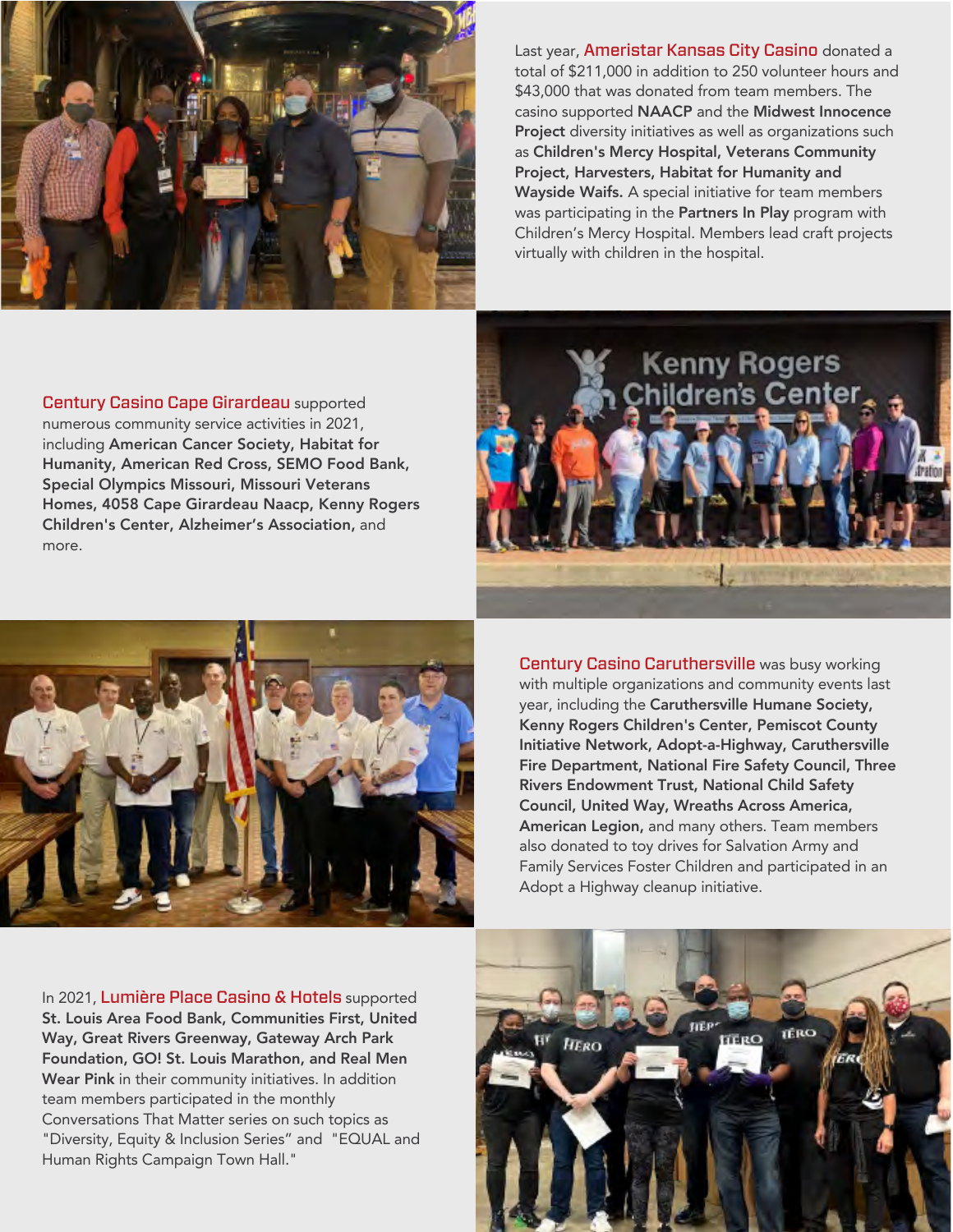In 2021, Argosy Casino Hotel & Spa supported multiple organizations, including Working Family Friends, Northland Health Care Access, Synergy Services, Riverside Fire/Police Athletic League, Relay for Life, Level Up Kids, Cars 4 Heroes as well as area LGBTQ

initiatives and the local Asian American Chamber of Commerce Kansas City. Though many in-person events were canceled, they frequently donated food to community fundraisers held in the casino's ballroom/banquet space.

Mark Twain Casino contributed more than \$17,000 to charities in 2021, including a \$10,000 donation to the Alzheimer's Association. Through kiosks on the casino floor, guests donated over \$2,500 to multiple organizations. Team members also volunteered their time such as serving lunch to the Lewis County Health Department during a vaccine clinic and distributing food at the Lewis County Food Pantry.



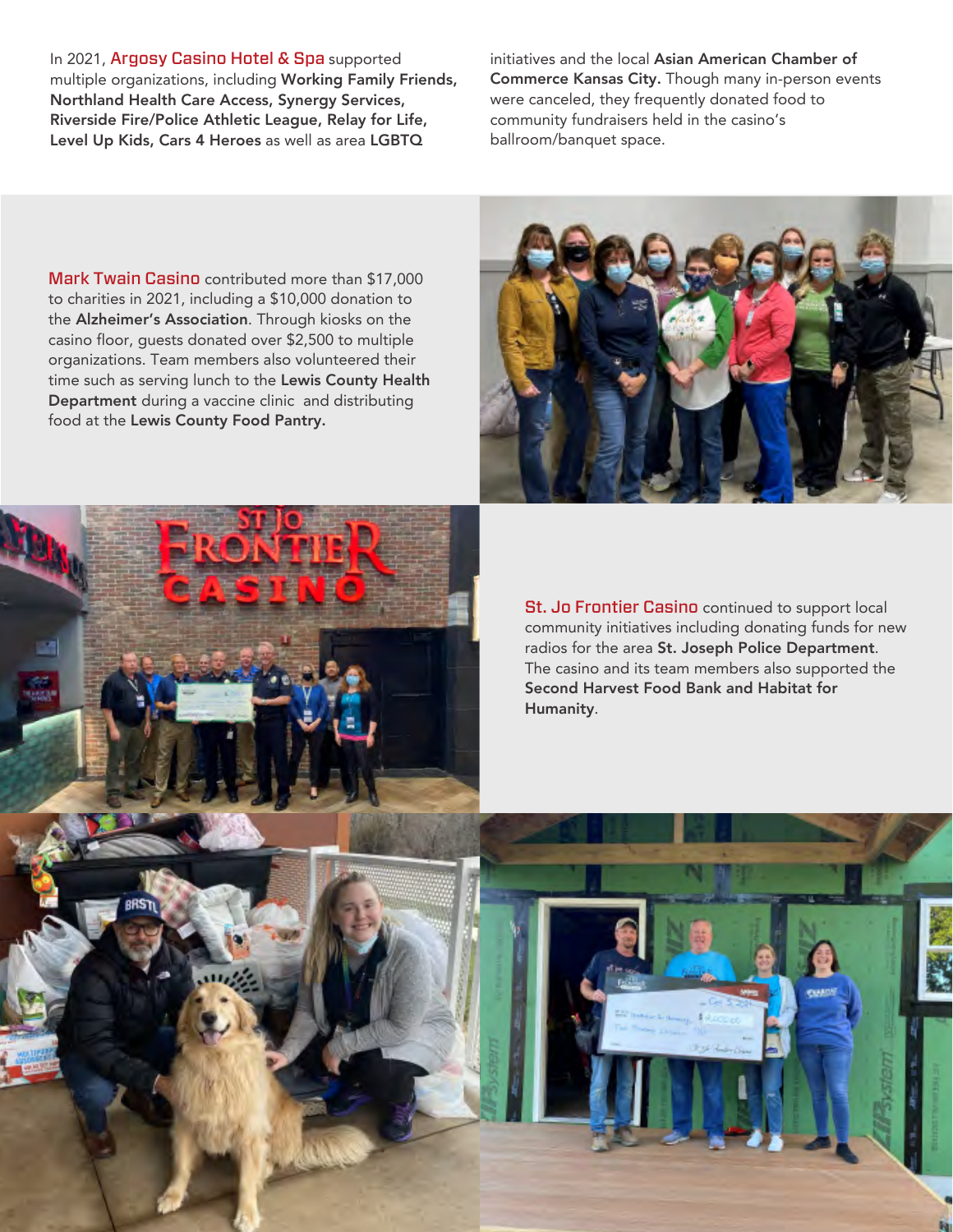

Check out some of the impactful capital improvements that Missouri casinos made in 2021 — new restaurants, lounges, remodeling, infrastructure upgrades and more.

Thanks to a major redevelopment project, Bally's Kansas City now hosts a new commercial center, two new restaurants, two new lounges and more. 1800 Baccarat Lounge features new game tables and an Asian restaurant. The exclusive Celebrity Casino & VIP Lounge features live music and a premium menu from Jerry Longo's Meatballs & Martinis.





Century Casino Cape Girardeau invested \$2.3 million in capital improvement projects in 2021, including remodeling and rebranding two restaurants - Red Star Grill and Beacon 53. Other investments included 50 new slot machines and a new key tracking system were added.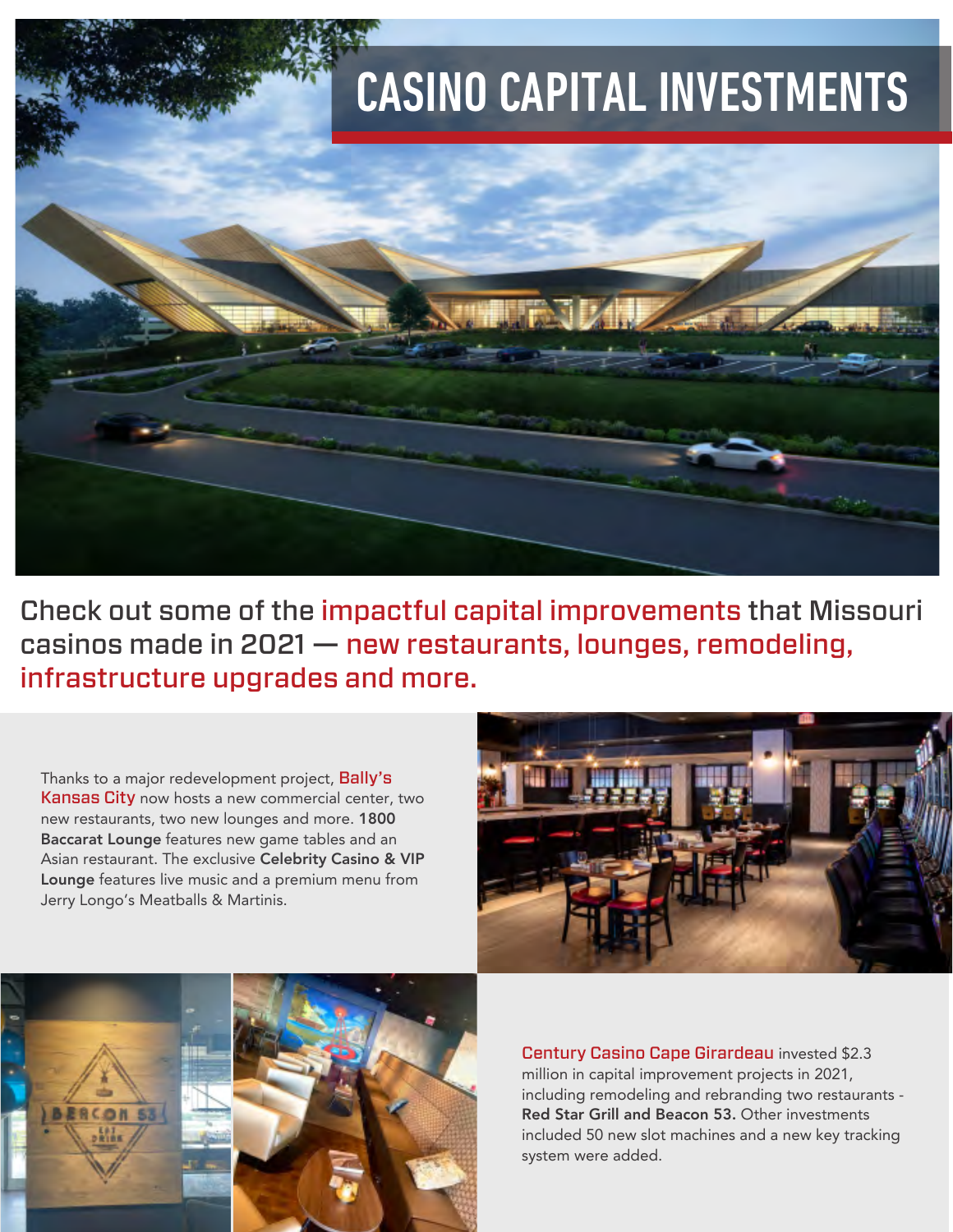

Last year, Argosy Casino Hotel & Spa refurbished and relocated the VIP Lounge, upgraded its IT systems,

replaced roofs and renovated bathrooms.

Amerstar Casino Restort Spa St. Charles' 2021 capital improvements included remodeling the elevator lobby, repairs to the parking garage and replacement of the chiller the serves the entertainment building. In total, the capital investment in 2021 was approximately \$6.29 million.

.





Harrah's Kansas City Built a \$200-thousand Non-Smoking room on the casino floor and Casino Break room for employees, thus creating a better environment for employees and a more healthy environment for customers.

# GAMING REVENUE BENEFITS MISSOURI

\$470 million FY 2021 \*Direct Reimbursements to cover Missouri Gaming<br>licensing fees and admission expenses that are not covered by casing<br>licensing fees and admission fees.

\$17.6 million Veterans Commission Trust Fund

\$17.7 million MGC Expenses\*

\$326.3 million School Foundation Formula

\$63.8 million Host Cities

Commission expenses that are not covered by casino licensing fees and admission fees.

\$4 million Missouri National Guard Trust Fund

\$5 million Access Missouri Financial Assistance Program

\$194,181 Compulsive Gamblers Fund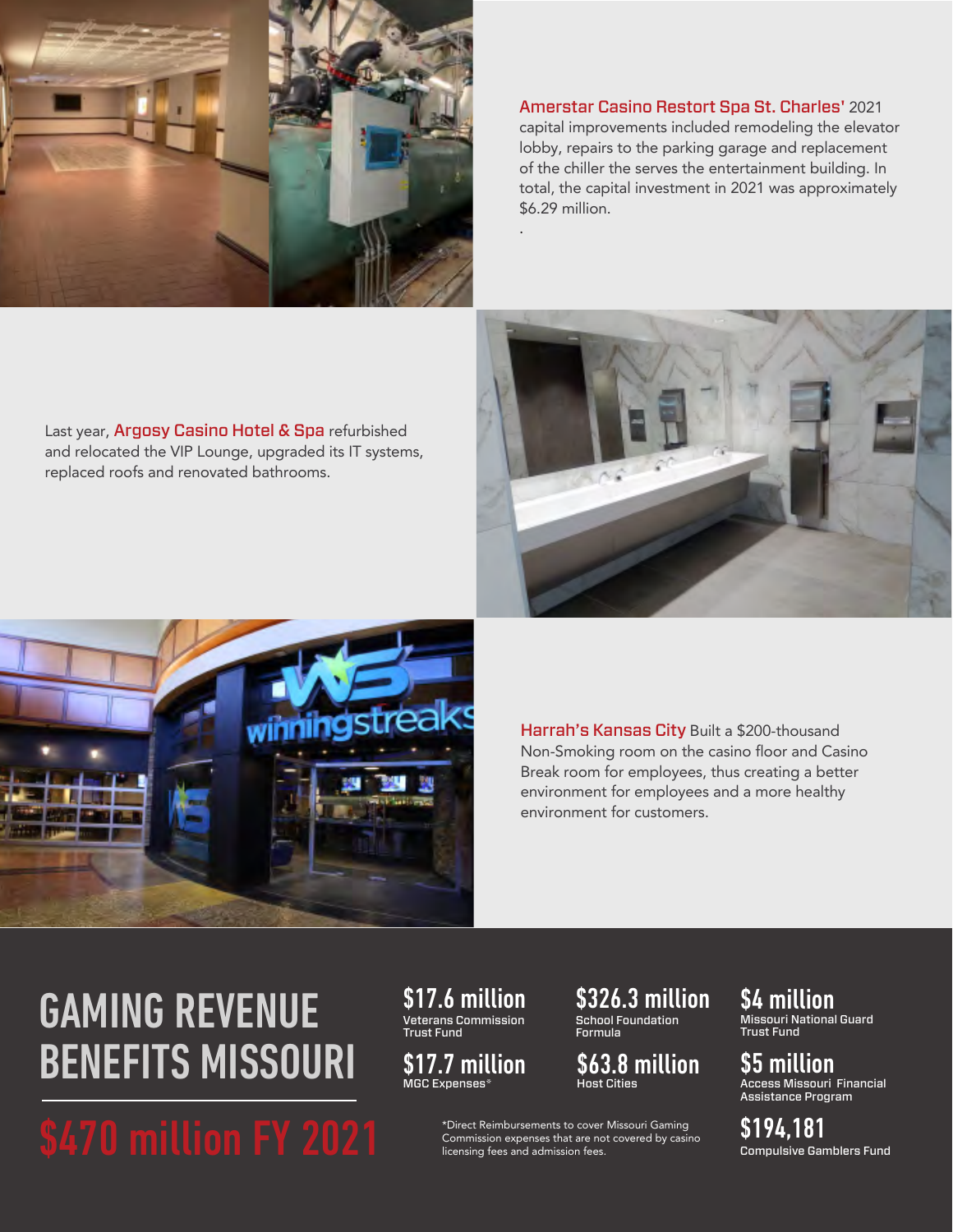

# SCHOLARSHIP INSPIRES YOUTH TO EDUCATE PEERS

# **"It often leads to smoking, alcohol and drug abuse, and one in five gambling addicts end up committing suicide,"**

# – Ben Sissom

Now in its 26th year, the Project 21 Scholarship program has awarded more than \$172,000 in scholarships to Missouri high school seniors and educated hundreds of thousands of Missouri students about the issues and dangers of underage gambling. In Missouri, it's illegal for anyone under 21 to gamble in a casino.

Again, in 2021, the Missouri Gaming Association awarded one \$2,500 scholarship and three \$1,500 scholarships through Project 21. Students created essays, posters or videos, and displayed or published them at their schools to educate peers about the illegality and dangers of underage gambling.

Ben Sissom of Montgomery County R-II High School in Bellflower won the \$2,500 Project 21 scholarship by creating a PSA Video on Youth Gambling

### **"It is surprising how common this is, with 6% to 15% of youth experiencing this addiction."** – Ben Sissom

\$172,000 Awarded in Project 21 Scholarships cumulatively

"It is surprising how common this is, with 6% to 15% of youth experiencing this addiction. It often leads to smoking, alcohol and drug abuse, and one in five gambling addicts end up committing suicide," said Sissom.

The \$1,500 Project 21 Scholarship winners were Elizabeth Trower of Mark Twain Senior High School, Greenlee Rigby of Kirksville Senior High School and Codi Viehmann of Montgomery County R-II High School. For more information about the Project 21 Scholarship program, visit www.missouricasinos.org.